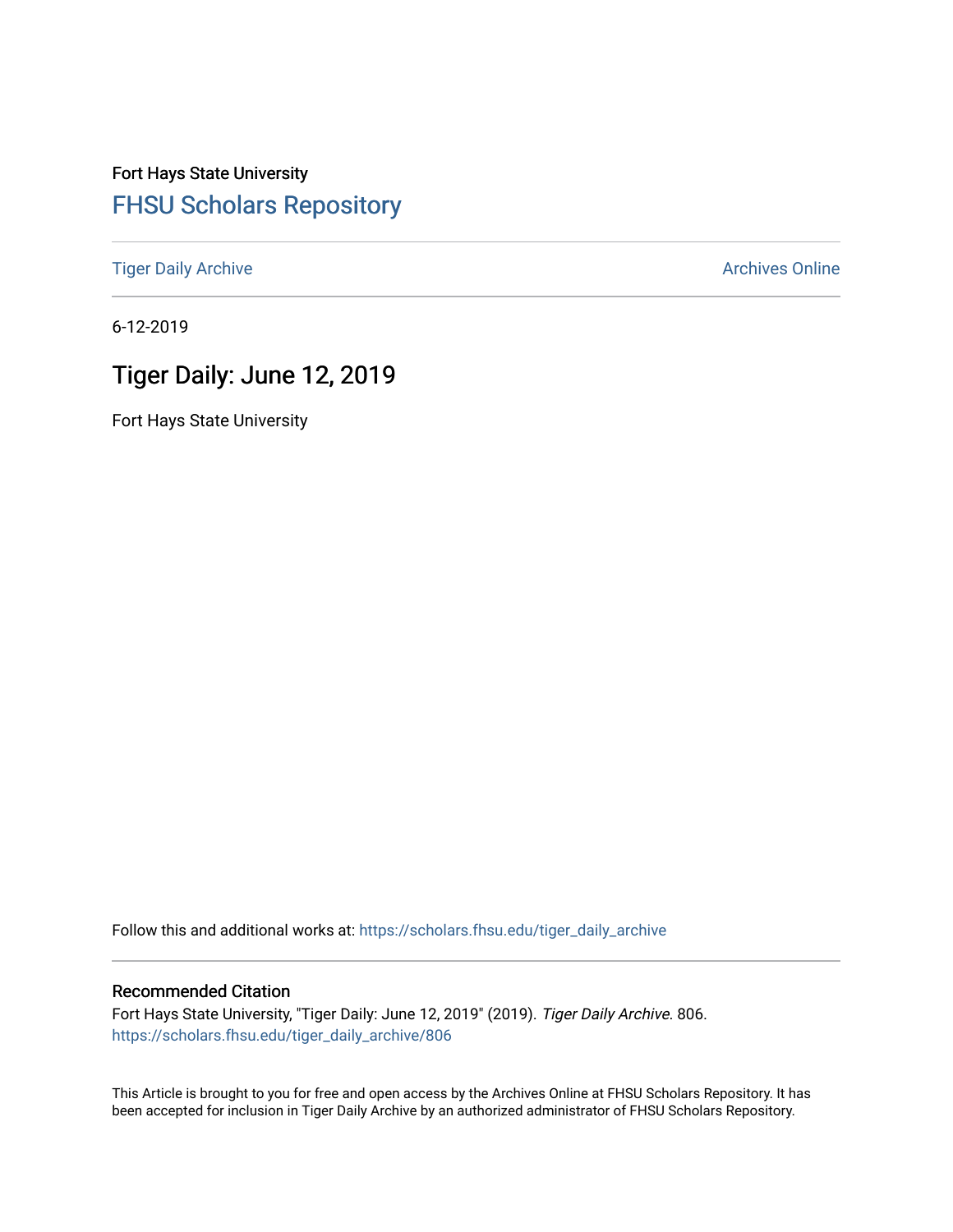# Tiger Daily [June 12, 2019]

# Tiger Daily

Wed 6/12/2019 10:35 AM

To: Tiger Daily < TigerDaily@fhsu.edu>;



#### **ANNOUNCEMENTS**

- · **Cunningham Pool: Summer Hours**
- · **Swimming Tigers: Summer Swim Lessons**
- · **Online Teacher Training Inquiry "Update"**
- · **Establishing a Norm of Intonation – Research Conducted by Dr. Li**
- · **Volunteers Needed: Hispanic College Institute**
- · **Hays City Band Summer Concerts**
- · **Free Community Meal**
- · **IMPORTANT: FY2019 Cash Sales & Customer-Cash Sales Refund Deadline Reminder**
- · **Calendar: Upcoming Professional Development Opportunities**

#### **EVENTS**

#### **FUTURE EVENTS**

- · **KWEC to Hold Pollinator Theme STEM Event – June 17; 12:00pm to 5:00pm**
- · **MDC Workshop – Supervisor Bootcamp – June 19; 9:00am to 4:00pm**
- · **[Part-Time](#page-4-0) Job Fair – August 21; 3:00pm to 4:30pm**

#### **ANNOUNCEMENTS**

#### **Cunningham Pool: Summer Hours**

Listed below are the summer hours for the Cunningham Pool. If you have further questions please call our office at 628- 4373.

Monday-Friday: 12:30-1:30 pm Monday-Thursday: 4:30-7:00 pm Weekends: CLOSED

#### **Swimming Tigers: Summer Swim Lessons**

Our first session of the summer is underway! Don't worry if you missed registration for session one, we still have three more public sessions available this summer. The registration deadline for each session is the previous Friday at 11:30 am. See dates listed below.

**Public Lessons:** \$35, Monday-Thursday, 40 minutes for two weeks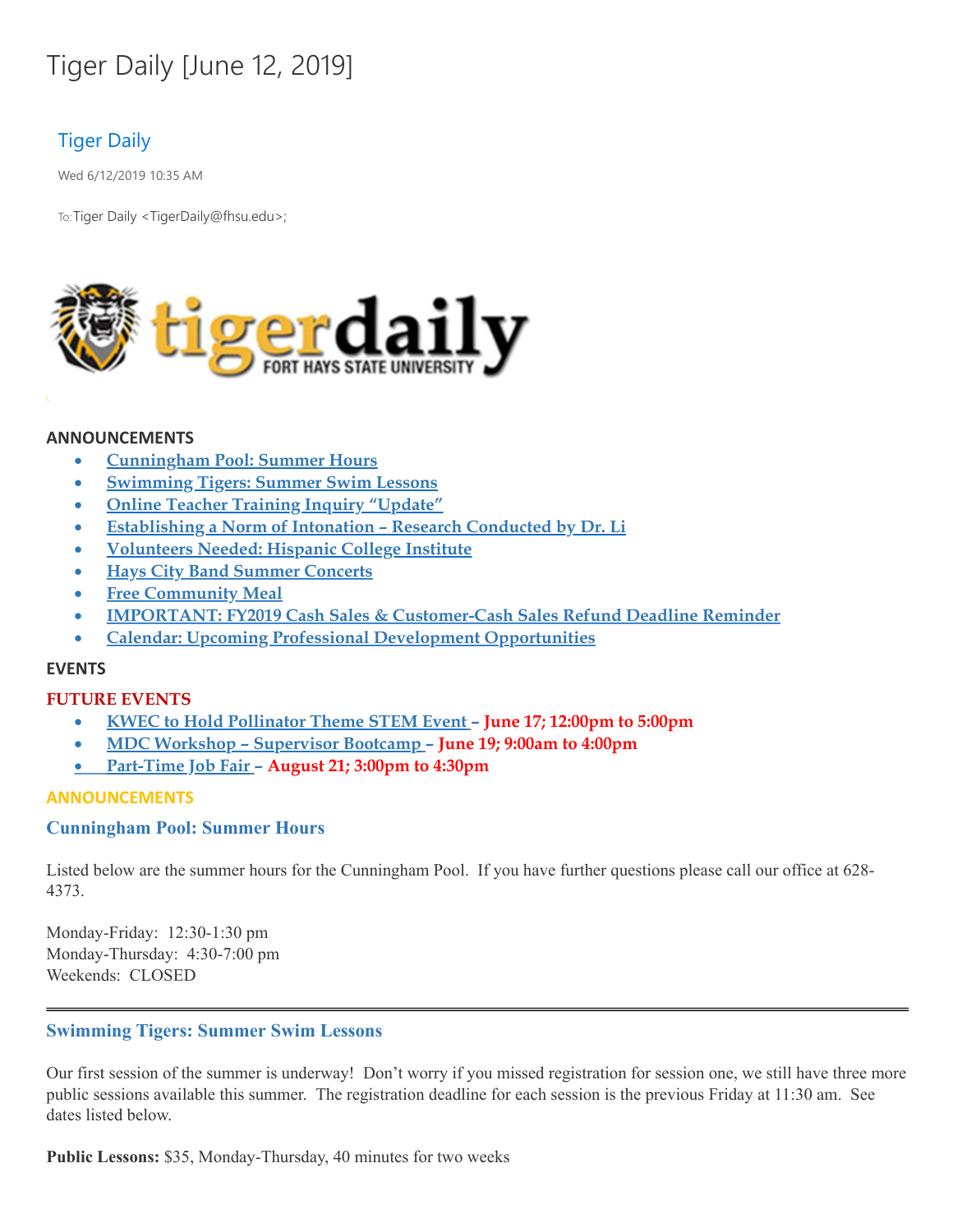**Session 2:** June 17-27 (level 2 full) **Session 3:** July 1-12 (all levels available) NO LESSONS JULY 4<sup>TH</sup> AND 5<sup>TH</sup> (1<sup>st</sup> week Mon-Weds & 2<sup>nd</sup> week Mon-Fri) **Session 4:** July 15-25 (all levels available)

**Private Lessons:** \$55, Monday-Thursday, 30 minutes for one week **ALL FULL**

If you need more information about the registration process please call our office, 628-4373.

#### **Online Teacher Training Inquiry "Update"**

DUE TO LOW ENROLLMENT FOR SUMMER 2019 the TILT online teacher trainings will be postponed until Fall 2019.

TILT 101: Foundations of Online Teaching TILT 201: Advanced Concepts in Online Teaching

Please email  $TLT-FacultyDev@fhsu.edu$  with a list of names and their department and what course they are interested in to be added to the roster for Fall.

If you have questions please contact Nuchelle Chance.

### **Establishing a Norm of Intonation – Research Conducted by Dr. Li**

One of the CSD professors, Dr. Li, is conducting research to establish a norm of intonation. If you are between 18 and 30 years old, without any previous or current neurological diseases, you are invited to participate in this research project. If you participate, you will be asked to read an English paragraph. We will audio record your reading in Albertson Hall. The audio of your reading will be analyzed for intonation patterns to establish the norm. The norm from this research will help a lot of people who have speech difficulties. The whole process will take 15 to 30 minutes.

If you are interested, please fill in the following form, providing us with TWO possible participation times between June 3rd and July 29th. After you sign up, we will provide you with more details. Thank you for your help!

<https://docs.google.com/forms/d/1uJj2g-IeV0-UXyQFv6J2x0nmUrEjT0v0vMuIppcK48o/edit?ts=5cdd835e>

#### **Volunteers Needed: Hispanic College Institute** Dates & Times Listed Below

Volunteers needed for the annual Hispanic College Institute, June 18-22, 2019. HCI is a free, residential program that prepares high school Hispanic students to enter and succeed in higher education. This event would not be possible without the support of many volunteers in our community.

#### **Networking Reception: Tuesday June 18, 6:00 PM - 7:00 PM** (approximately 30 volunteers needed)

This networking reception will allow current FHSU students who are serving as Student Leads for the Institute to network with campus and community members. Volunteers will visit with leads and allow them to practice the social and networking skills they have learned. We are really looking for a variety of professionals in different fields to help out with this reception.

#### **Hispanic Stars: Thursday June 20, 12:30 - 4:30 PM** (15 volunteers needed)

Hispanic Stars is an opportunity for members of the Hispanic/Latino community to share personal stories about their education and professional lives. Volunteers will engage with students in small groups, sharing their stories.

#### **Issues to Action: Friday June 21, 2:30 PM - 4:30 PM** (3 volunteers needed)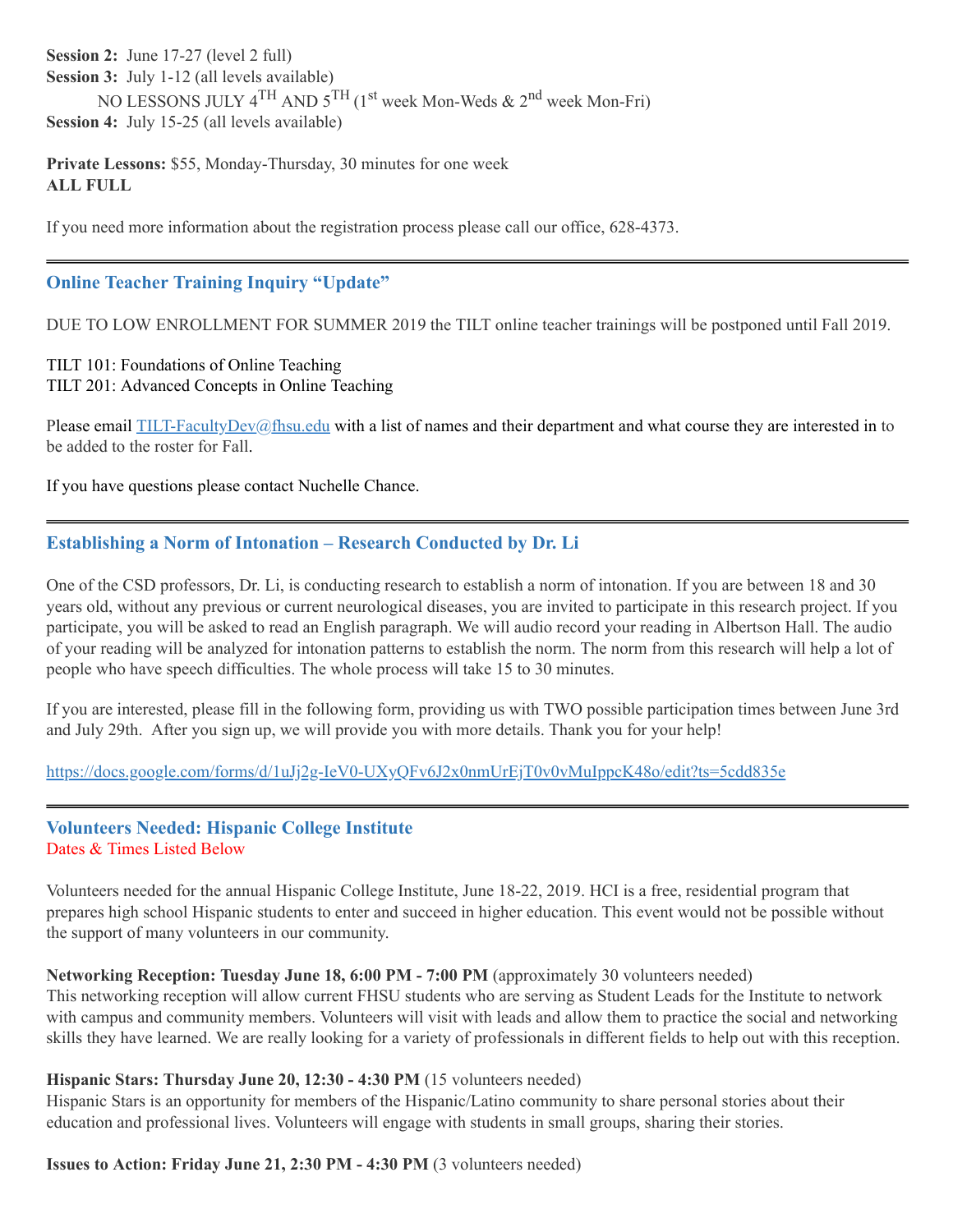Issues to Action invites teams of student participants to identify an issue and develop a plan of action to present to a panel of judges. Volunteers will serve as judges by listening to the presented plans and providing scores and feedback to the student teams.

#### **Lip Sync Battle: Friday June 21, 7:30 PM - 9:30 PM** (3 volunteers needed)

The Lip Sync Battle allows members of each familia to develop a routine and perform in front of a cheering crowd. Volunteers will serve as judges for the event, ranking each familia based on a rubric. Members of the winning familia will receive a prize for their performance.

If you are willing to volunteer, please contact Jacob Ternes at  $\frac{\partial f}{\partial x}$  in equals.

#### **Hays City Band Concerts**

The Hays City Band returns for summer concerts. Join us for summer band favorites! June 11<sup>th</sup>, 7:30 p.m., Hays Pavillion (Downtown Hays) June 18<sup>th</sup>, 7:30 p.m., Washington Elementary in Ellis, KS June 25<sup>th</sup>, 7:30 p.m., Hays Pavillion (Downtown Hays)

Interested in joining the Hays City Band? Contact Dr. Peter Lillpopp at [p\\_lillpopp@fhsu.edu](mailto:p_lillpopp@fhsu.edu).

#### **Free Community Meal**

Free Community Meal 2<sup>nd</sup> & 4<sup>th</sup> Sundays every month 5:30-7:00pm Breathe 703 Main St. Hays

Come join us for a home cooked meal and some good conversation!

## **IMPORTANT: FY2019 Cash Sales & Customer-Cash Sales Refund Deadline Reminder**

#### **Cash Sales**

Cash Sales submitted in Workday along with security bags hand-delivered to Student Fiscal Services (Picken Hall 317) by **12:00 p.m., Monday, June 17, 2019,** will be processed in FY2019.

Please continue submitting Cash Sales in Workday and delivering security bags to Student Fiscal Services after June  $17^{\text{th}}$ ; however, they may be processed as FY2020 revenue.

#### **Customer-Cash Sale Refunds**

Customer-Cash Sale Refunds need to be submitted through External Resources and approved by the cost center manager in Workday by **12:00 p.m., Friday, June 14, 2019,** in order to be processed in FY2019.

Continue submitting Customer-Cash Sales Refunds through External Resources in Workday after June 14<sup>th</sup>; however, they should be submitted as FY2020. They will be processed after July 2, 2019, and posted in FY2020.

If you have any questions, feel free to contact the Student Fiscal Service Office at x5251 for Deposits and x5922 for Customer-Cash Sale Refunds

Thank you! *-Student Fiscal Services*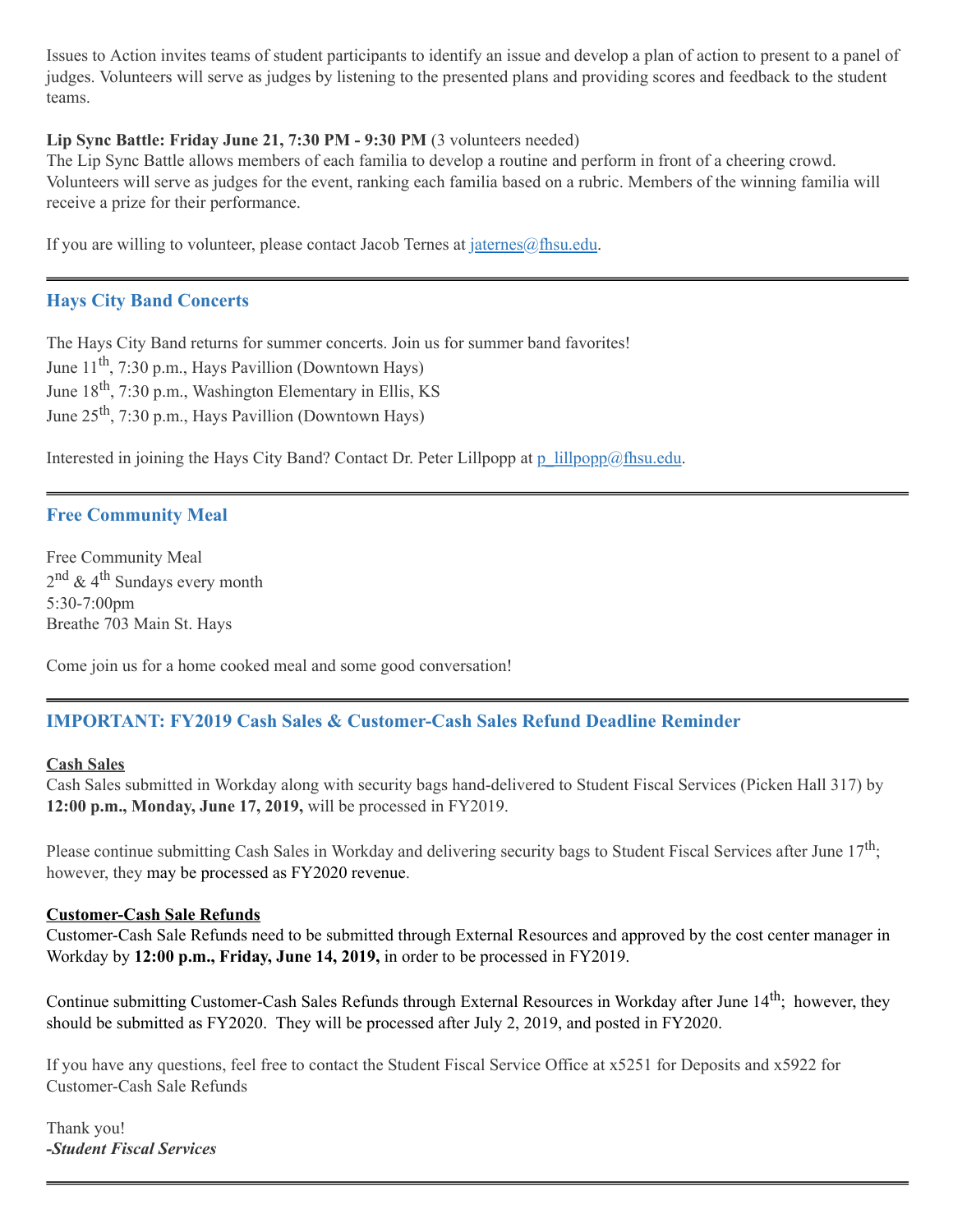## **Calendar: Upcoming Professional Development Opportunities**

Check out upcoming professional development opportunities! The TILT TigerLearn event calendar is your go-to for professional development at FHSU! Check it out here: <http://tigerlearn.fhsu.edu/events/>.

To provide faculty and staff with one easy place to see all professional development at FHSU, we're happy to include your event on the TigerLearn calendar. We can include links to your registration site, contact persons for questions, etc. Just contact [TILT-FacultyDev@fhsu.edu,](mailto:TILT-FacultyDev@fhsu.edu) and we'll add your event right away!

#### **EVENTS**

**KWEC to Hold Pollinator Theme STEM Event** Monday, June 17; 12:00pm to 5:00pm Kansas Wetlands Education Center

The Kansas Wetlands Education Center is holding their next Drop-In STEM activity Monday June 17 from 12-5pm. This event corresponds with National Pollinator Week, held in 2019 from June 17-23. Pollinator week is a time to celebrate pollinators and spread the word about what you can do to protect them.

FREE, come-and-go, STEM (Science, Technology, Engineering, and Math) activities for the family will celebrate the valuable ecosystem services provided by bees, birds, butterflies, bats, and beetles. We will have special activities led by KWEC staff and volunteers, Sara Martinz with the Barton County Conservation District and NRCS, and Elsi Miller with The Nature Conservancy in Kansas! Explore our trails with nets in search of pollinators, engineer a bee and see how it moves pollen from flower to flower, learn how bats are pollinators too, dissect a flower, and so much more!

The event is held at the Kansas Wetlands Education Center, 592 NE K-156 HWY, Great Bend, KS. Call 1-877-243-9268, 620-566-1456 or email [amkern2@fhsu.edu](mailto:amkern2@fhsu.edu) for more information.

#### <span id="page-4-0"></span>**MDC Workshop – Supervisor Bootcamp** Wednesday, June 19; 9:00am to 4:00pm FHSU Hansen Hall

The MDC will be holding their widely-requested workshop Supervisor Bootcamp this June! Building on preexisting supervisory skills, participants will gain more insight on the five fundamental supervisory skills including Guiding the Work, Organizing the Work, Developing Your Staff, Managing Performance, and Managing Relations. Practical tools will be introduced and discussed to equip managers to lead, manage, and develop their employees. Please register by June 12.

#### As FHSU faculty and staff, your registration fee is complimentary, thanks to your FHSU Vice President. *Limited funding is available annually per division***.**

\*\*Due to overwhelming response from the **Academic Affairs division**, the funds for those faculty & staff members have been used through July 31, 2019. For those in this division, workshop registration should be paid for **by department or personally**.

If you are an Academic Affairs member & are interested in attending this workshop, contact Hannah Hilker at 785-628-4121 or [hehilker@fhsu.edu](mailto:hehilker@fhsu.edu).

Registration can be completed online at <https://webapps.fhsu.edu/MDC2.0/Default.aspx> or by calling Hannah Hilker at (785) 628-4121.

**Part-Time Job Fair** Wednesday, August 21, 2019; 3:00pm to 4:30pm Memorial Union, Black & Gold Room